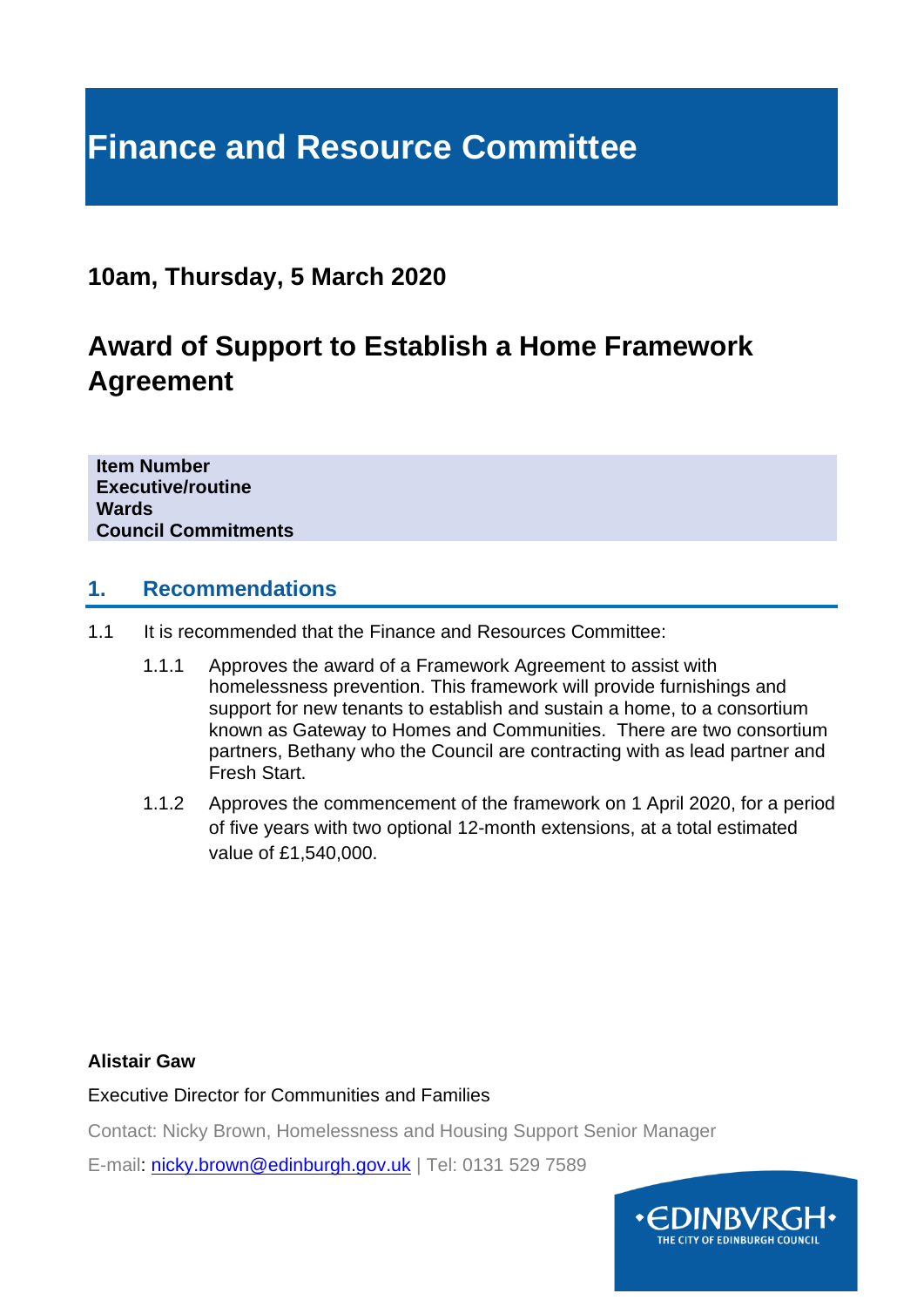**Report**

## **Award of Support to Establish a Home Framework Agreement**

#### **2. Executive Summary**

2.1 This report seeks approval to award a framework agreement to a consortium known as Gateway to Homes and Communities. This framework will provide furnishings and support commencing on 1 April 2020, for a period of five years with two optional 12-month extensions, at an estimated annual value of £220,000 and a total estimated value of £1,540,000.

#### **3. Background**

- 3.1 The Homelessness Prevention Commissioning Plan, approved by the Policy and Strategy Committee on 6 September 2011, set out the need to prevent homelessness, wherever possible, and where people do become homeless, for services to help people to resolve their homelessness as quickly and effectively as possible.
- 3.2 The Commissioning Plan also set out the requirement to provide a range of services, which are flexible and effective, for people with a range of needs.
- 3.3 The Council requires a service, known as Support to Establish a Home, to assist individuals on low incomes to access household items needed to establish and sustain a home and further support them to live independently and develop social networks.
- 3.4 The framework has not been tendered since 2009. As part of the development of contracts under the Commissioning Plan it has now been re-tendered.

#### **4. Main report**

4.1 In October 2018, a Prior Information Notice (PIN) was published on Public Contracts Scotland (PCS) to invite providers or those with an interest in homelessness and support, to attend a co-production event.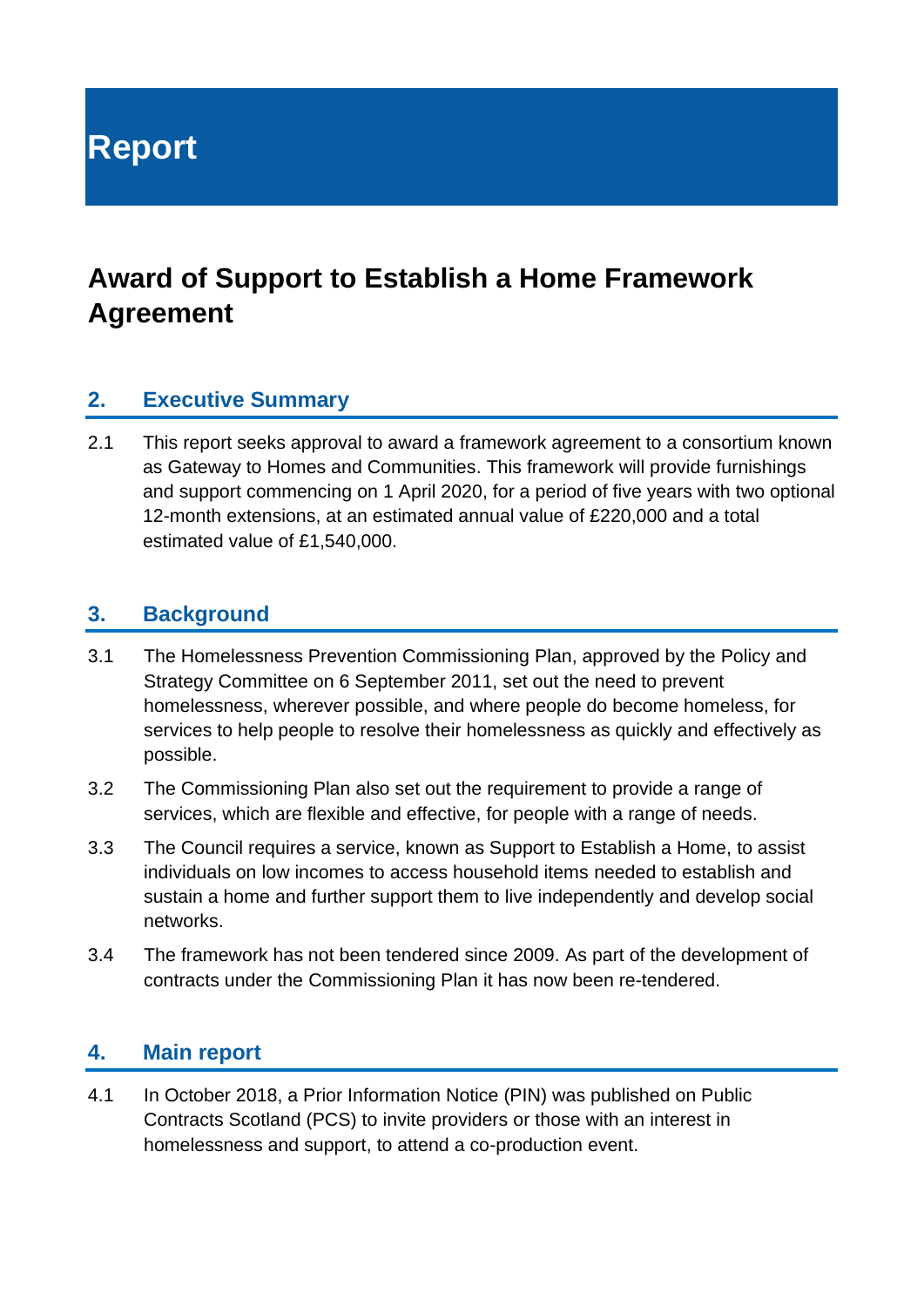- 4.2 This event took place on 1 November 2018 and 3 organisations attended. The purpose of the meeting was to discuss ways to provide services and was conducted in a conversation/café style format.
- 4.3 The providers who attended the co-production event were given the opportunity to preview and comment on the new specification. These comments were addressed, and adjustments were made, where possible, to the specification.
- 4.4 The service area responded with a document called "You said, we did" in May 2019 to ensure all interested parties, that attended the co-production event, received feedback.
- 4.5 The tender was published on Public Contracts Scotland on 19 July 2019, as set out in the Public Contracts (Scotland) Regulations 2015.
- 4.6 The procurement process followed an open tendering procedure to ensure maximum competition.
- 4.7 Stage one, Qualification, was conducted using the European Single Procurement Document (ESPD). Within the ESPD, suppliers were measured against a set of pass/fail criteria relating to essential characteristics and capabilities that they must adhere to in order to participate in the next stage of the tender process.
- 4.8 A quality/cost ratio of 60%/40% was applied to ensure that quality was of a high standard whilst also ensuring value for money.
- 4.9 Of the 25 suppliers that noted interest in the Contract Notice, tenders were received from two providers. Both bids were deemed to be compliant and subsequently evaluated.
- 4.9 Following completion of the quality analysis, the suppliers' bids were subjected to cost analysis and had to submit an overall price to deliver the complete service incorporating all furnishings and support service.
- 4.10 A summary of tendering and the tender evaluation process is attached at Appendix 1 with the consortium Gateway to Homes and Communities providing the most economically advantageous tender.

## **5. Next Steps**

- 5.1 Subject to approval, contract award documentation will be prepared and issued for the framework start date of 1 April 2020.
- 5.2 In line with the Procurement (Scotland) Regulations 2016, the Council will issue an award notice on Public Contracts Scotland.
- 5.3 The framework will be managed by a Commissioning Officer from Homelessness & Housing Support: Partnership & Planning Service who will track spend and delivery of the framework and monitor community benefits, management information and application of key performance indicators throughout the framework term.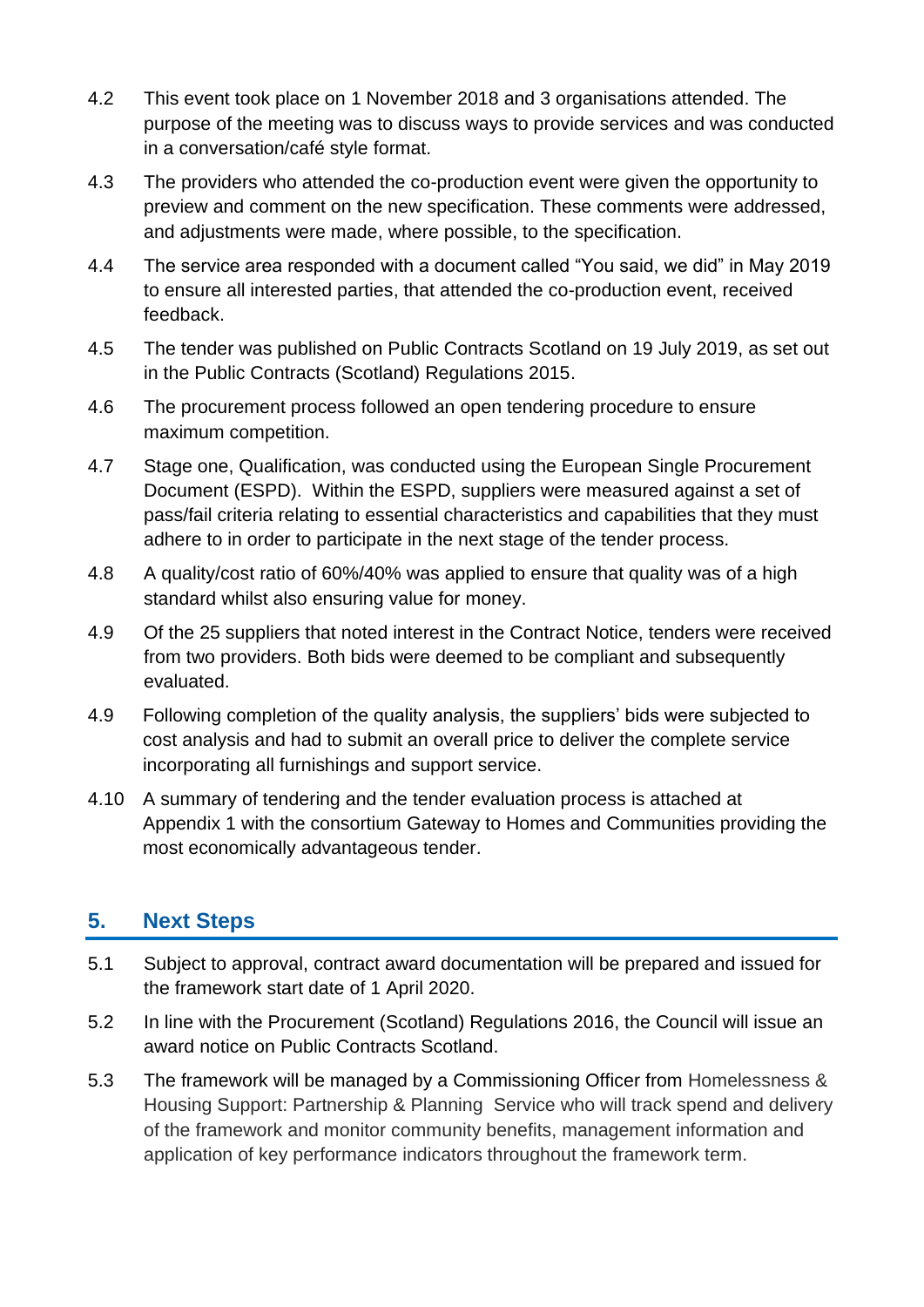### **6. Financial impact**

- 6.1 The framework value is estimated at £1,540,000, over the contract period including extensions.
- 6.2 It is a condition of this framework that the pricing is fixed for five years and any subsequent price increases must not exceed the Consumer Price Index.
- 6.3 The Housing Revenue Account will provide 88% of funding for this framework for new Council tenants.
- 6.4 A benchmarking exercise was conducted on the spend for 2018-19 compared with the new framework pricing. The result of the benchmarking demonstrates savings of 9.59% - £23,345 per annum based on current spend forecasts over the five year fixed pricing period.
- 6.5 The costs associated with procuring this framework are estimated to be £10,001- £20,000.

### **7. Stakeholder/Community Impact**

- 7.1 Consultation and engagement has been undertaken by way of a questionnaire to service users of the existing contract.
- 7.2 An Integrated Impact Assessment has been completed and all recommendations have been addressed.
- 7.3 The outcome of awarding this framework will be to ensure new tenants who have been homeless will have the furnishings they need, in order to move in with the aim of sustaining their tenancy.
- 7.4 This procurement has adhered to the policy on Sustainable Procurement and Implementing Community Benefits guidance. The provider will be required to provide community benefits in line with the value of the framework. The benefits will be agreed at framework commencement and monitored throughout the life of the framework by the contract manager.
- 7.5 It is a mandatory requirement that the provider and their staff minimise the impact of the delivery of the services on the environment.
- 7.6 The provider will endeavour to achieve the efficient use of energy and, where possible, to maximise the use of biodegradable or recycled products.
- 7.7 Both consortium members pay all staff the Scottish Living Wage as a minimum. The consortium members have Scottish Living Wage Accreditation.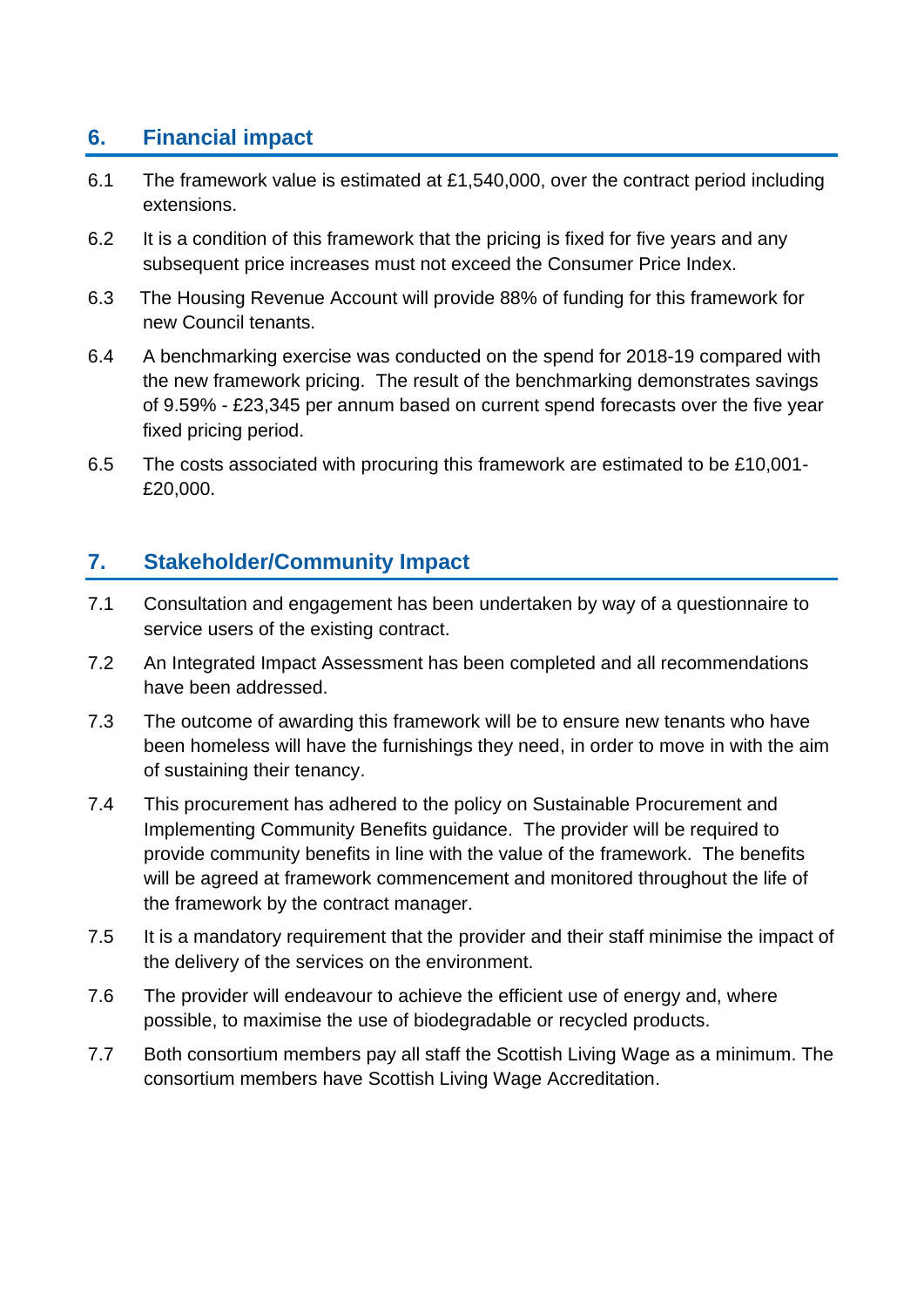## **8. Background reading/external references**

8.1 Award of original contract - Contract for the provision of Homelessness Services (non-accommodation) [http://www.edinburgh.gov.uk/meetings/meeting/1381/finance\\_and\\_resources\\_com](http://www.edinburgh.gov.uk/meetings/meeting/1381/finance_and_resources_committee) [mittee](http://www.edinburgh.gov.uk/meetings/meeting/1381/finance_and_resources_committee)

## **9. Appendices**

9.1 Appendix 1 - Summary of Tendering and Tender Evaluation Processes.